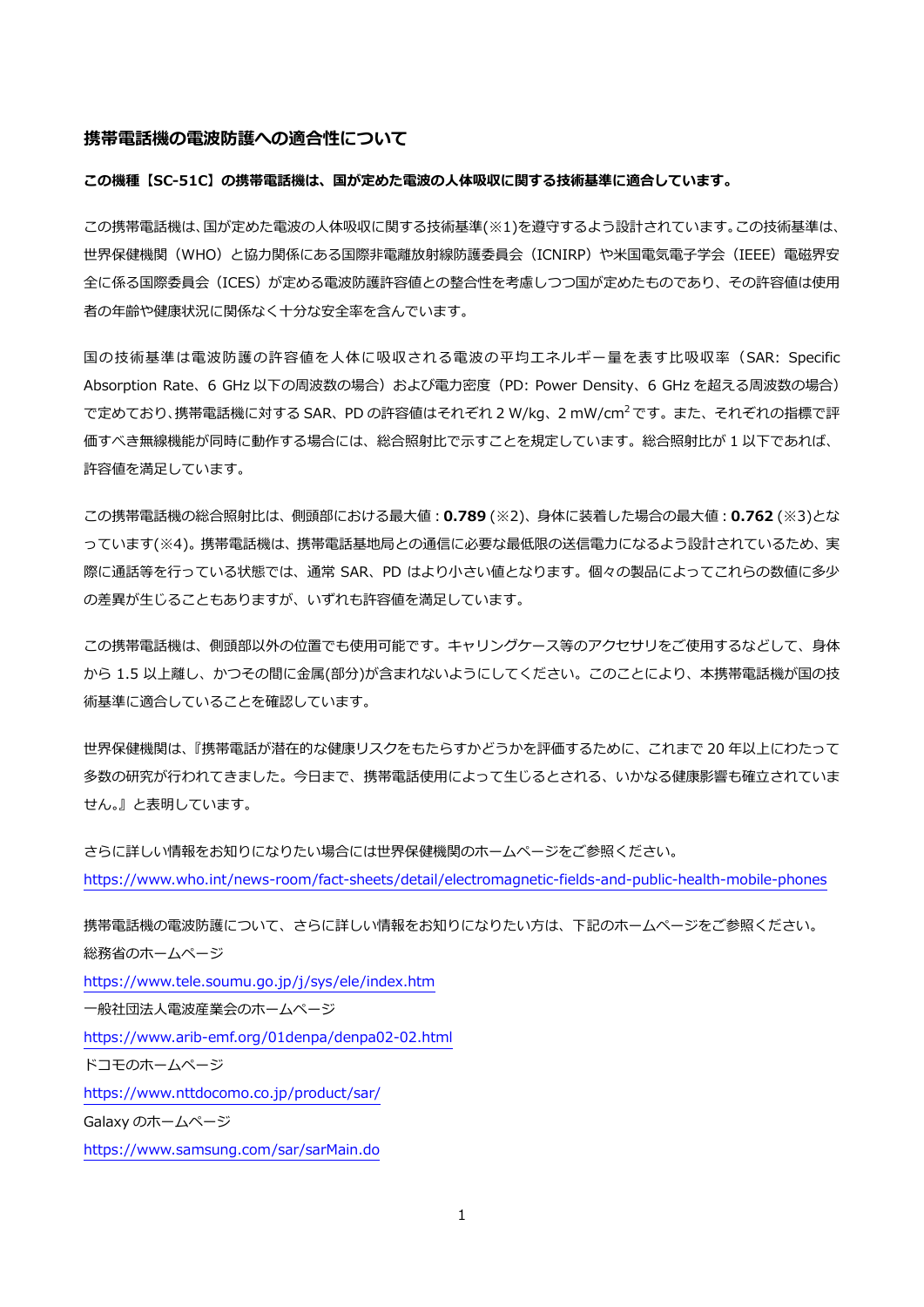※1 技術基準については、電波法関連省令(無線設備規則第 14 条の 2)で規定されています。

- ※2 5G/LTE と同時に使用可能な無線機能を含みます。
- ※3 5G/LTE と同時に使用可能な無線機能を含みます。

※4 この携帯電話機の総合照射比を算出するために使用した値は、側頭部:SAR 1.102 W/kg、PD 0.476 mW/cm<sup>2</sup>、 身体装着時:SAR 0.473 W/kg、PD 1.050 mW/cm<sup>2</sup> です。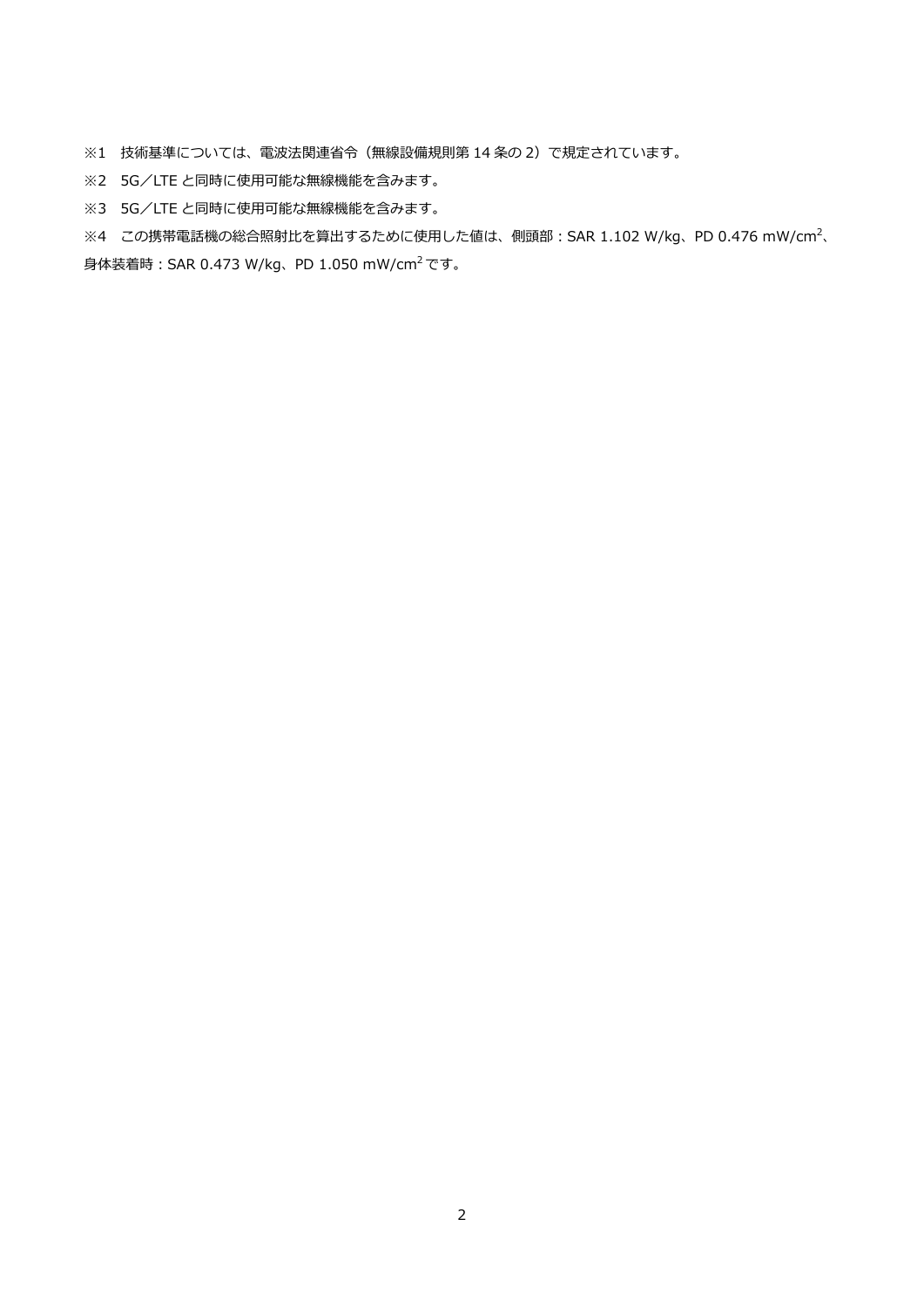## **Compliance Information on Human Exposure to Radio Waves of Mobile Phones**

# **This model [SC-51C] mobile phone complies with the Japanese technical regulations regarding human exposure to radio waves.**

This mobile phone was designed in observance of the Japanese technical regulations regarding human exposure to radio waves (\*1). These technical regulations are consistent with the limits of human exposure to radio waves established by the International Commission on Non-Ionizing Radiation Protection (ICNIRP), which is in collaboration with the World Health Organization (WHO), and the International Committee on Electromagnetic Safety (ICES) in the IEEE. The permissible limits include substantial safety margins designed to assure the safety of all persons, regardless of age and health conditions.

The technical regulations set out the limits of exposure to radio waves as the SAR (Specific Absorption Rate, for up to 6 GHz) and the PD (Power Density, for above 6 GHz), and the limits for the SAR and the PD for mobile phones are 2 W/kg and 2 mW/cm<sup>2</sup>, respectively. If mobile phone supports simultaneous transmission of the frequency bands which should be evaluated in the SAR and PD, the technical regulations require that the Total Exposure Ratio (TER) should be used to indicate its compliance. The TER of less than or equal to 1 indicates the mobile phone satisfies the limits.

The TER for this mobile phone when tested for use near the head is **0.789** (\*2), and that when worn on the body is **0.762** (\*3) (\*4). There may be slight differences of the SAR and PD values in individual product, but they all satisfy the limits. The actual values of SAR and PD of this mobile phone while operating can be well below the indicated above. This is due to automatic changes in the power level of the device to ensure it only uses the minimum power required to access the network.

This mobile phone can be used in positions other than against your head. By using accessories such as a belt clip holster that maintains a 1.5 cm separation with no metal (parts) between it and the body, this mobile phone is certified the compliance with the Japanese technical regulations.

The World Health Organization has stated that "a large number of studies have been performed over the last two decades to assess whether mobile phones pose a potential health risk. To date, no adverse health effects have been established as being caused by mobile phone use."

Please refer to the WHO website if you would like more detailed information. <https://www.who.int/peh-emf/publications/factsheets/en/>

Please refer to the websites listed below if you would like more detailed information regarding protection against human exposure to radio waves.

Ministry of Internal Affairs and Communications Website:

<https://www.tele.soumu.go.jp/e/sys/ele/index.htm>

Association of Radio Industries and Businesses Website: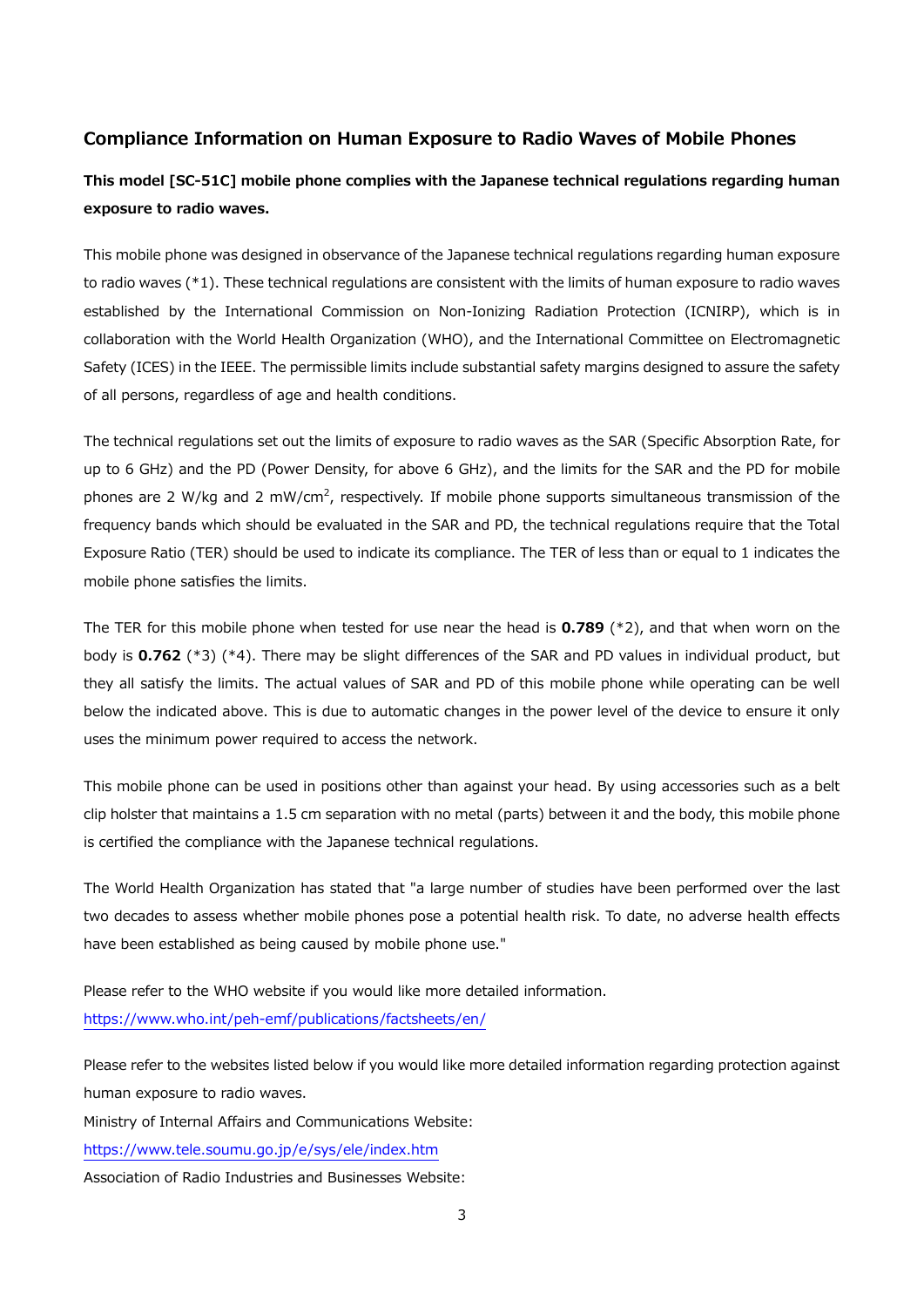<https://www.arib-emf.org/01denpa/denpa02-02.html> (in Japanese only)

NTT DOCOMO, INC. Website:

<https://www.nttdocomo.co.jp/english/product/sar/>

Galaxy Website:

<https://www.samsung.com/sar/sarMain.do> (in Japanese only)

\*1 The technical regulations are provided in Article 14-2 of Radio Equipment Regulations, a Ministerial Ordinance of the Radio Act.

\*2 Including other radio systems that can be simultaneously used with 5G/LTE.

\*3 Including other radio systems that can be simultaneously used with 5G/LTE.

\*4 The SAR and PD values used for obtaining TER for this mobile phone are: SAR of 1.102 W/kg and PD of 0.476 mW/cm<sup>2</sup> for use near the head, and SAR of 0.473 W/kg and PD of 1.050 mW/cm<sup>2</sup> when worn on the body.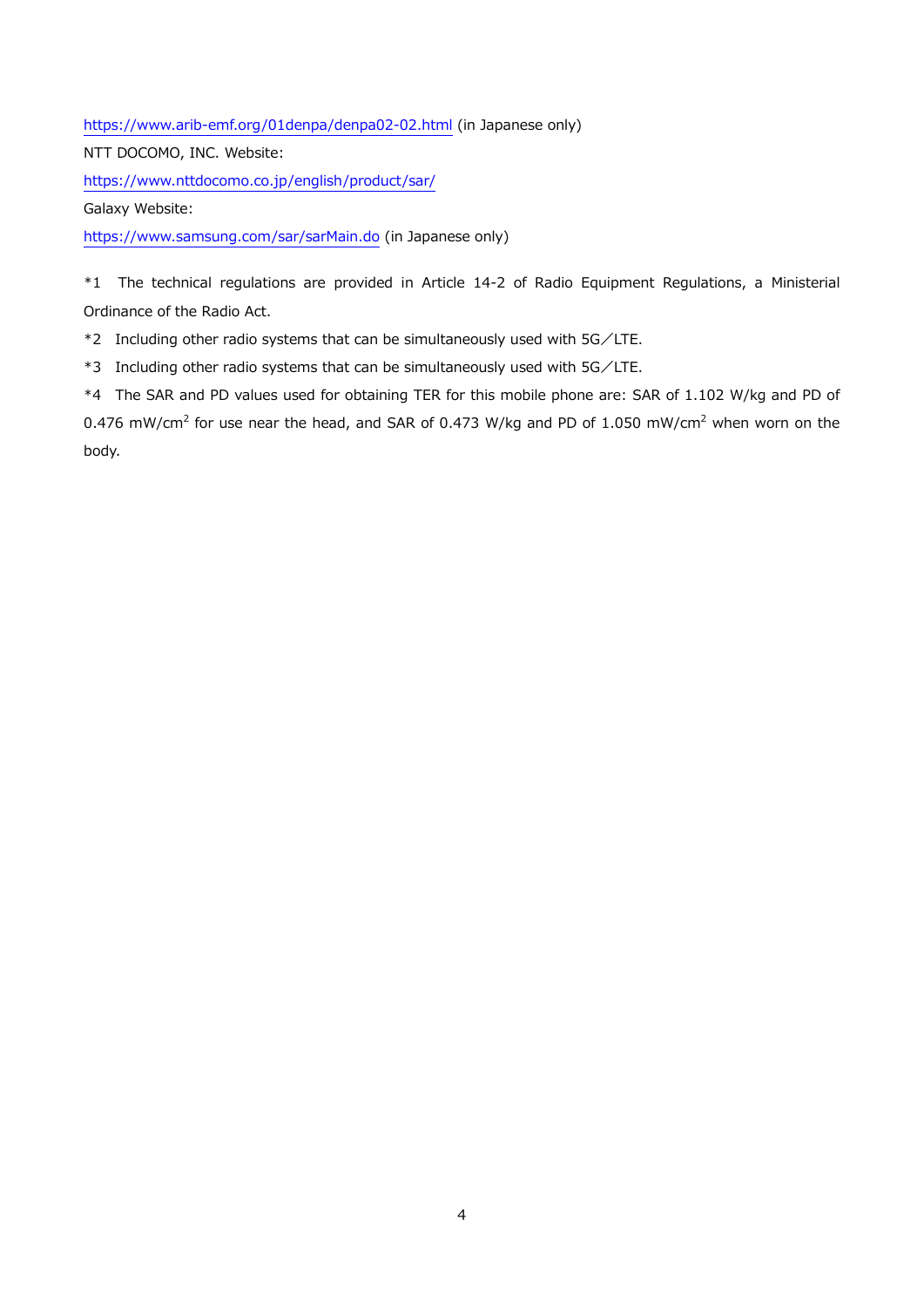### **FCC RF exposure information**

Your mobile device is a radio transmitter and receiver. It is designed not to exceed the limits for exposure to radio waves (radio frequency electromagnetic fields) adopted by the Federal Communications Commission (FCC). These limits include a substantial safety margin designed to assure the safety of all persons, regardless of age and health.

The radio wave exposure guidelines use a unit of measurement known as the Specific Absorption Rate, or SAR. The SAR limit for mobile devices is 1.6 W/kg. Tests for SAR are conducted using standard operating positions with the device transmitting at its highest certified power level in all tested frequency bands. The highest SAR values under the FCC guidelines for this device model are:

#### Head : **0.39 W/kg**

#### Body-worn accessory : **0.98 W/Kg**

During use, the actual SAR values for this device are usually well below the values stated above. This is because, for purposes of system efficiency and to minimize interference on the network, the operating power of your mobile device is automatically decreased when full power is not needed for the call. The lower the power output of the device, the lower its SAR value. Body-worn SAR testing has been carried out at a separation distance of 1.5 cm. To meet RF exposure guidelines during body-worn operation, the device should be positioned at least this distance away from the body.

Organizations such as the World Health Organization and the US Food and Drug Administration have suggested that if people are concerned and want to reduce their exposure, they could use a hands-free accessory to keep the wireless device away from the head and body during use, or reduce the amount of time spent using the device.

Note: The maximum SAR value listed above is the value recorded for the latest version of this handset. Earlier versions may have different measured SAR values, which are detailed in the User Manuals that accompany those handsets.

#### **Body-worn operation**

For body worn operation, this phone has been tested and meets the FCC RF exposure guidelines. Please use an accessory designated for this product or an accessory which contains no metal and which positions the handset a minimum of 1.5 cm from the body. The use of accessories that do not satisfy these requirements may not comply with FCC RF exposure requirements, and should be avoided. The FCC has granted an Equipment Authorization for this model handset with all reported SAR levels evaluated as in compliance with the FCC RF emission guidelines. SAR information on this model handset is on file with the FCC and can be found under the Display Grant section of https://www.fcc.gov/oet/ea/fccid after searching on FCC ID **A3LSMS901JPN**. Additional information on Specific Absorption Rates (SAR) can be found on the Cellular Telecommunications & Internet Association (CTIA) Website at https://www.ctia.org/.